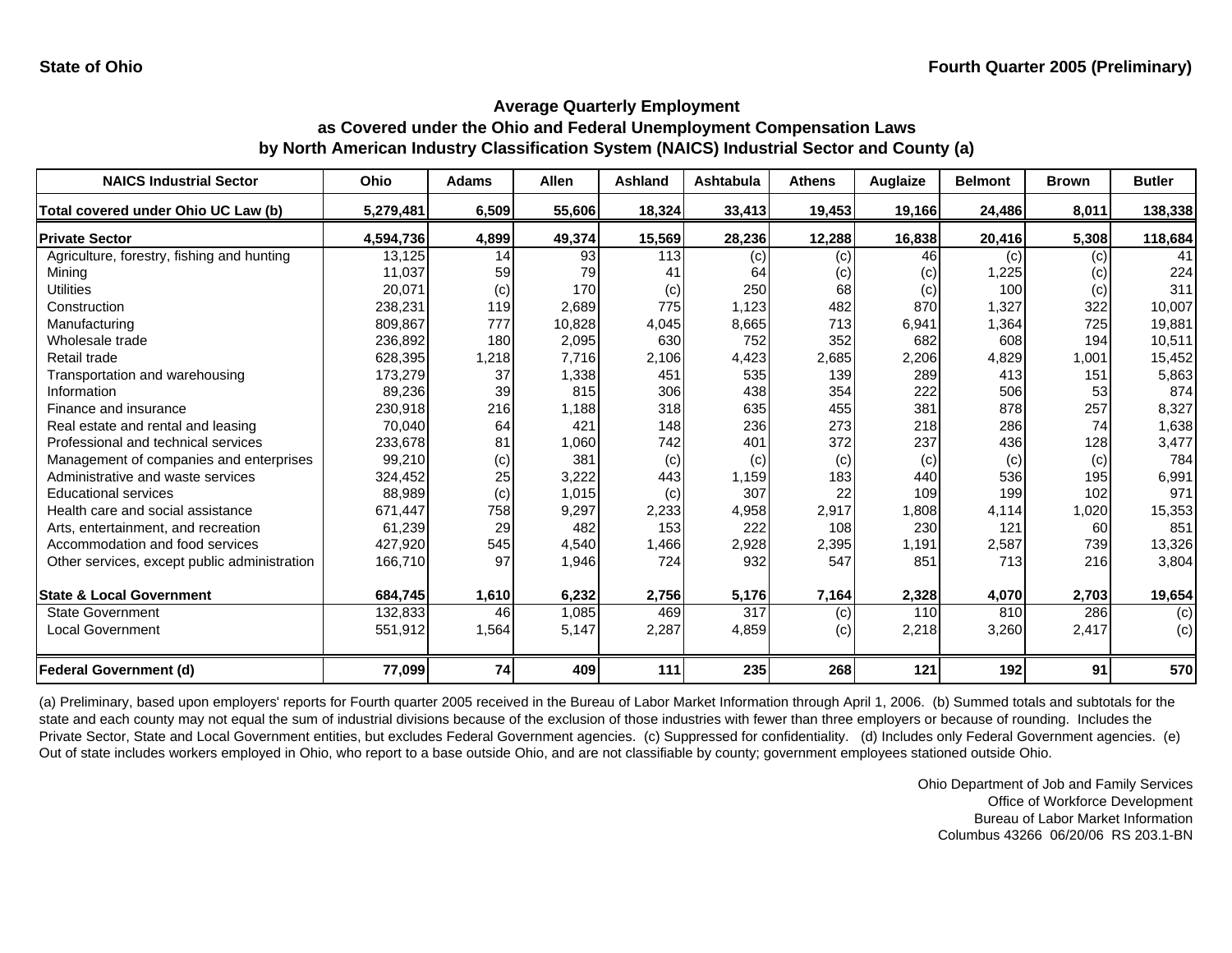| <b>NAICS Industrial Sector</b>               | Carroll | Champaign | <b>Clark</b> | <b>Clermont</b> | <b>Clinton</b> | Columbiana | Coshocton | Crawford | Cuyahoga | <b>Darke</b>     |
|----------------------------------------------|---------|-----------|--------------|-----------------|----------------|------------|-----------|----------|----------|------------------|
| Total covered under Ohio UC Law (b)          | 5,543   | 11,064    | 50,353       | 52,985          | 26,551         | 31,671     | 12,512    | 15,474   | 740,183  | 18,461           |
| <b>Private Sector</b>                        | 4,529   | 9,002     | 43,332       | 45,601          | 23,421         | 27,045     | 10,873    | 13,430   | 656,839  | 16,286           |
| Agriculture, forestry, fishing and hunting   | 26      | 151       | 473          | (c)             | 10             | 136        | 88        | 143      | 330      | $\overline{712}$ |
| Mining                                       |         | (c)       | (c)          | (c)             | (c)            | 181        | 168       | (c)      | 302      | (c)              |
| <b>Utilities</b>                             | (c)     | (c)       | 122          | 618             | (c)            | 107        | 414       | (c)      | 1,501    | (c)              |
| Construction                                 | 279     | 296       | 1,781        | 3,403           | 378            | 1,139      | 299       | 516      | 25,334   | 1,057            |
| Manufacturing                                | 1,262   | 3,498     | 7,989        | 6,786           | 4,560          | 6,613      | 3,795     | 5,290    | 86,864   | 4,291            |
| Wholesale trade                              | 157     | 268       | 1,748        | 2,254           | 779            | 1,230      | 160       | 555      | 40,121   | 828              |
| Retail trade                                 | 760     | 1,143     | 6,413        | 9,204           | 1,736          | 4,255      | 1,334     | 1,354    | 71,788   | 2,127            |
| Transportation and warehousing               | 198     | 175       | 2,325        | 761             | (c)            | 1,411      | 348       | 290      | 22,050   | 936              |
| Information                                  | 53      | 102       | 195          | 1,225           | 260            | 155        | 76        | 74       | 16,007   | 141              |
| Finance and insurance                        | 97      | 256       | 2,156        | 3,180           | 636            | 908        | 254       | 618      | 54,519   | 610              |
| Real estate and rental and leasing           | 45      | 112       | 568          | 760             | 208            | 241        | 66        | 96       | 13,457   | 207              |
| Professional and technical services          | 90      | 154       | 782          | 2,183           | 187            | 595        | 131       | 458      | 45,326   | 491              |
| Management of companies and enterprises      | (c)     | (c)       | (c)          | 167             | 169            | 94         | (c)       | (c)      | 14,444   | (c)              |
| Administrative and waste services            | 139     | 183       | 1,418        | 2,374           | 730            | 1,235      | 605       | 198      | 49.719   | 934              |
| <b>Educational services</b>                  | (c)     | (c)       | 829          | 423             | (c)            | 173        | (c)       | (c)      | 20,388   | 45               |
| Health care and social assistance            | 536     | 1,006     | 8.341        | 4.541           | 999            | 4,799      | 1,826     | 1,980    | 108,250  | 1,983            |
| Arts, entertainment, and recreation          | 89      | 120       | 458          | 622             | 59             | 209        | 174       | 85       | 9,625    | 167              |
| Accommodation and food services              | 542     | 848       | 4,772        | 5,078           | 1,114          | 2,467      | 732       | 1,142    | 54,039   | 1,061            |
| Other services, except public administration | 203     | 337       | 2,072        | 1,975           | 378            | 1,094      | 337       | 461      | 22,774   | 649              |
|                                              |         |           |              |                 |                |            |           |          |          |                  |
| <b>State &amp; Local Government</b>          | 1,014   | 2,062     | 7,021        | 7,384           | 3,130          | 4,626      | 1,639     | 2,044    | 83,344   | 2,175            |
| State Government                             | 29      | 60        | 242          | 604             | 126            | 355        | 50        | 102      | 5,115    | 44               |
| <b>Local Government</b>                      | 985     | 2,002     | 6,779        | 6,780           | 3,004          | 4,271      | 1,589     | 1,942    | 78,229   | 2,131            |
|                                              |         |           |              |                 |                |            |           |          |          |                  |
| <b>Federal Government (d)</b>                | 51      | 84        | 607          | 314             | 182            | 554        | 93        | 81       | 16,036   | 117              |

(a) Preliminary, based upon employers' reports for Fourth quarter 2005 received in the Bureau of Labor Market Information through April 1, 2006. (b) Summed totals and subtotals for the state and each county may not equal the sum of industrial divisions because of the exclusion of those industries with fewer than three employers or because of rounding. Includes the Private Sector, State and Local Government entities, but excludes Federal Government agencies. (c) Suppressed for confidentiality. (d) Includes only Federal Government agencies. (e) Out of state includes workers employed in Ohio, who report to a base outside Ohio, and are not classifiable by county; government employees stationed outside Ohio.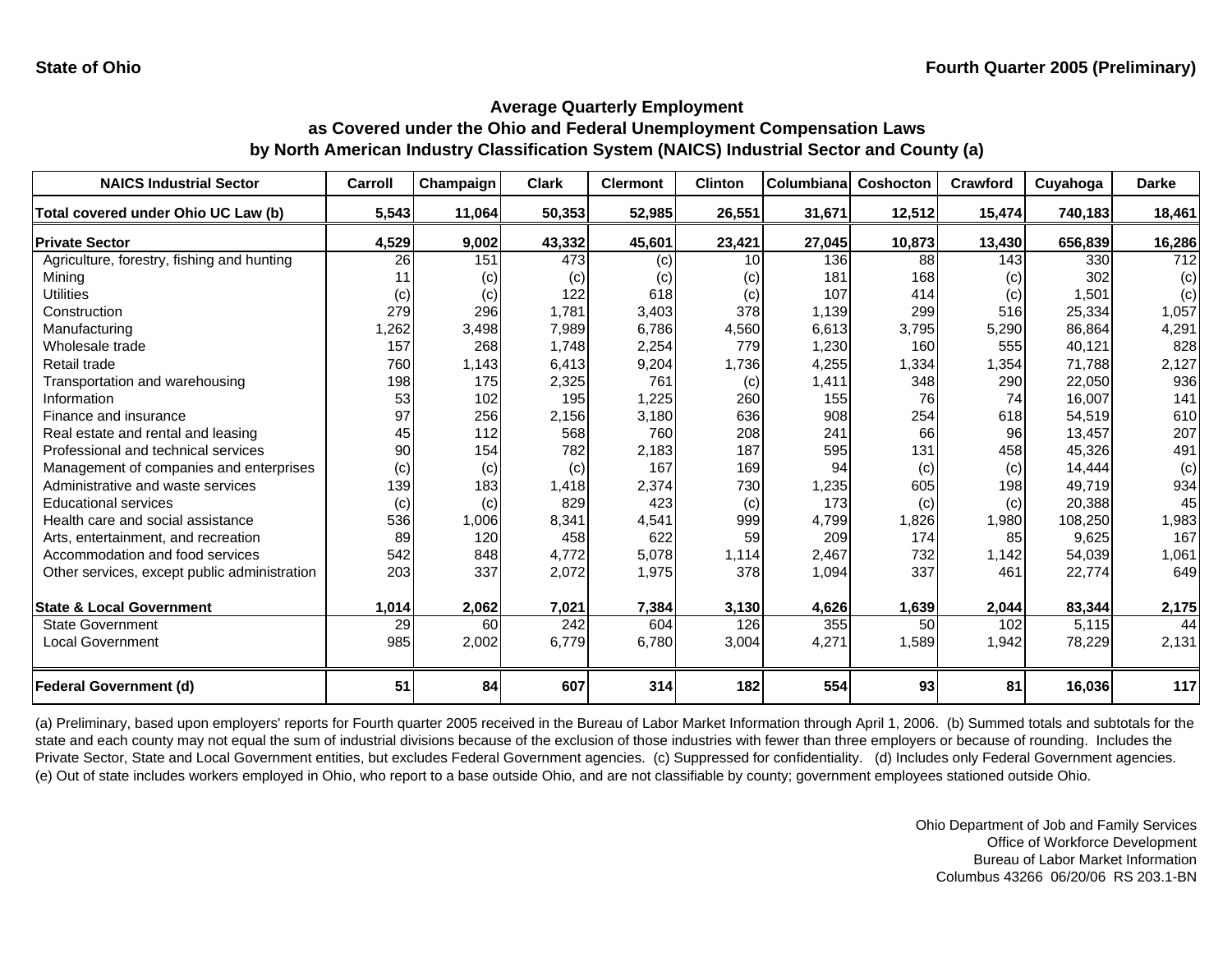| <b>NAICS Industrial Sector</b>               | <b>Defiance</b> | <b>Delaware</b> | Erie   | <b>Fairfield</b> | <b>Fayette</b> | <b>Franklin</b> | <b>Fulton</b> | Gallia | Geauga | Greene |
|----------------------------------------------|-----------------|-----------------|--------|------------------|----------------|-----------------|---------------|--------|--------|--------|
| Total covered under Ohio UC Law (b)          | 16,949          | 63,157          | 38,048 | 37,826           | 10,937         | 680,434         | 21,381        | 12,184 | 35,254 | 53,418 |
| <b>Private Sector</b>                        | 14,906          | 55,796          | 32,588 | 29,586           | 9,298          | 580,920         | 18,992        | 10,193 | 31,251 | 44,063 |
| Agriculture, forestry, fishing and hunting   | 28              | 229             | 253    | 59               | 18             | 331             | 210           | 45     | 300    | 62     |
| Mining                                       | $\left( $       | 108             | (c)    | 31               | (c)            | 203             | (c)           | (c)    | (c)    | (c)    |
| <b>Utilities</b>                             | (c)             | 123             | (c)    | 186              | (c)            | 2,330           | (c)           | 798    | (c)    | (c)    |
| Construction                                 | 494             | 3,359           | 1,355  | 2,300            | 348            | 28,305          | 977           | 595    | 2,548  | 1,997  |
| Manufacturing                                | 5,236           | 5,716           | 7,267  | 5,049            | 2,266          | 43,637          | 9,422         | 744    | 9,916  | 3,849  |
| Wholesale trade                              | 536             | 2,285           | 1,472  | 722              | 551            | 29,315          | 725           | 215    | 1,745  | 1,276  |
| Retail trade                                 | 2,484           | 10,642          | 5,027  | 5,302            | 2,037          | 81,552          | 1,871         | 1,673  | 3,624  | 9,107  |
| Transportation and warehousing               | 338             | 1,758           | 724    | 421              | 865            | 33,998          | 336           | 240    | 496    | 572    |
| Information                                  | 284             | 405             | 468    | 348              | 60             | 17,290          | 155           | 87     | 189    | 1,409  |
| Finance and insurance                        | 692             | 4,523           | 629    | 900              | 352            | 47,036          | 442           | 399    | 709    | 1,834  |
| Real estate and rental and leasing           | 89              | 845             | 301    | 473              | 182            | 12,998          | 135           | 75     | 213    | 413    |
| Professional and technical services          | 222             | 7,202           | 660    | 1,165            | 131            | 41,138          | 218           | 92     | 1,080  | 5,952  |
| Management of companies and enterprises      | 98              | 559             | 64     | 111              | (c)            | 16,950          | 100           | (c)    | 255    | 131    |
| Administrative and waste services            | 376             | 2,276           | 983    | 3,081            | 193            | 55,619          | 720           | 310    | 1,857  | 2,698  |
| <b>Educational services</b>                  | 290             | 1,259           | (c)    | 280              | (c)            | 10,097          | (c)           | (c)    | 627    | 1,784  |
| Health care and social assistance            | 1,834           | 3,850           | 4,793  | 3,461            | 915            | 74,704          | 1,822         | 3,126  | 3,425  | 5,315  |
| Arts, entertainment, and recreation          | 110             | 1,823           | 2,040  | 385              | 50             | 7,223           | 316           | 38     | 605    | 695    |
| Accommodation and food services              | 1,167           | 7,178           | 5,011  | 4,020            | 1,075          | 56,365          | 1,056         | 828    | 2,526  | 5,758  |
| Other services, except public administration | 605             | 1,655           | 1,041  | 1,292            | 228            | 21,827          | 414           | 328    | 1,067  | 1,080  |
|                                              |                 |                 |        |                  |                |                 |               |        |        |        |
| <b>State &amp; Local Government</b>          | 2,042           | 7,361           | 5,460  | 8,240            | 1,640          | 99,515          | 2,389         | 1,991  | 4,002  | 9,355  |
| <b>State Government</b>                      | 108             | 1,228           | 1,111  | 813              | 49             | 47,923          | 161           | (c)    | 233    | (c)    |
| <b>Local Government</b>                      | 1,934           | 6,133           | 4,349  | 7,427            | 1,591          | 51,592          | 2,228         | (c)    | 3,769  | (c)    |
| <b>Federal Government (d)</b>                | 110             | 254             | 219    | 260              | 61             | 11,536          | 94            | 95     | 134    | 11,409 |

(a) Preliminary, based upon employers' reports for Fourth quarter 2005 received in the Bureau of Labor Market Information through April 1, 2006. (b) Summed totals and subtotals for the state and each county may not equal the sum of industrial divisions because of the exclusion of those industries with fewer than three employers or because of rounding. Includes the Private Sector, State and Local Government entities, but excludes Federal Government agencies. (c) Suppressed for confidentiality. (d) Includes only Federal Government agencies. (e) Out of state includes workers employed in Ohio, who report to a base outside Ohio, and are not classifiable by county; government employees stationed outside Ohio.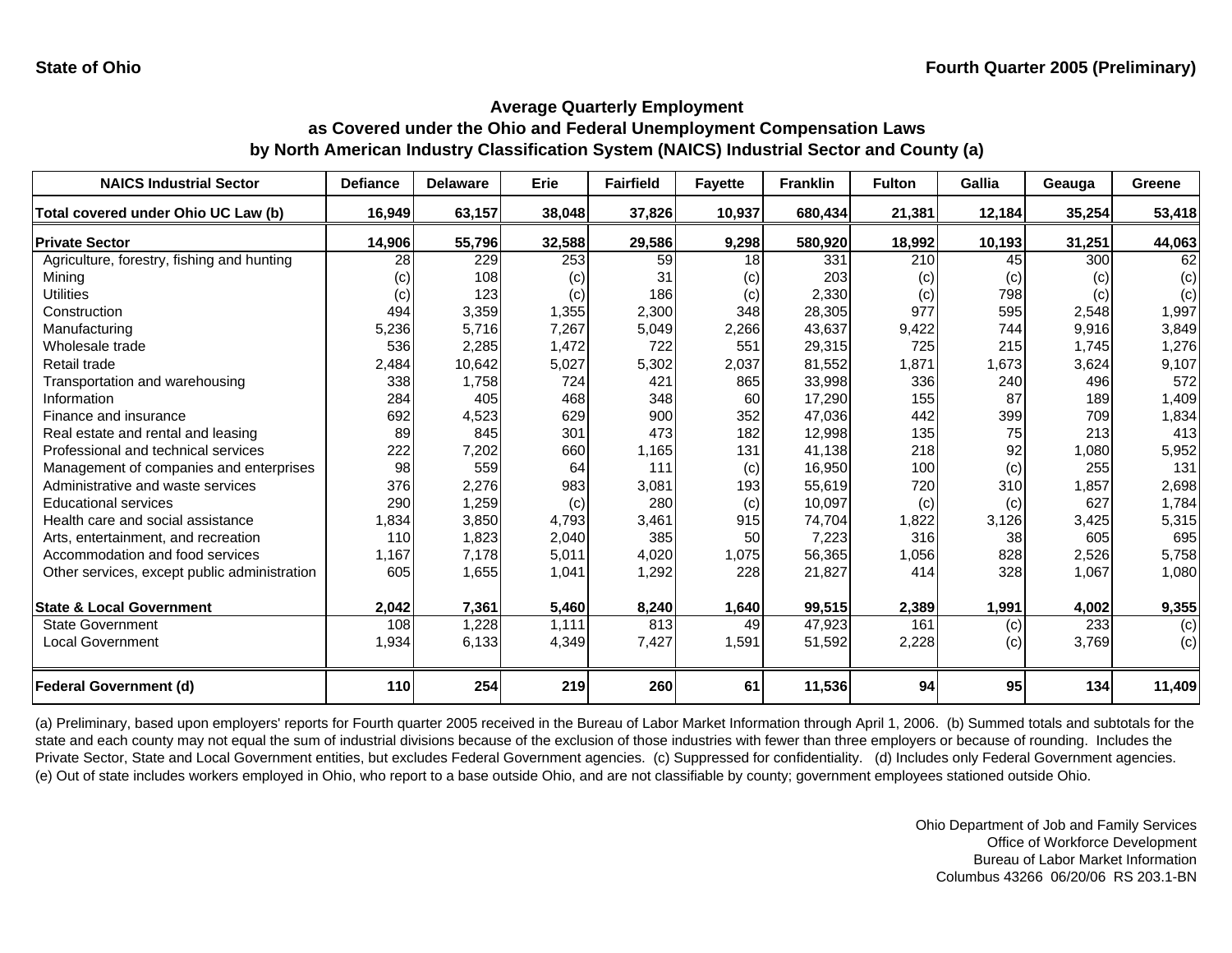| <b>NAICS Industrial Sector</b>               | <b>Guernsey</b> | <b>Hamilton</b> | <b>Hancock</b> | Hardin | <b>Harrison</b> | Henry  | Highland | <b>Hocking</b> | <b>Holmes</b> | <b>Huron</b> |
|----------------------------------------------|-----------------|-----------------|----------------|--------|-----------------|--------|----------|----------------|---------------|--------------|
| Total covered under Ohio UC Law (b)          | 15,090          | 534,266         | 42,323         | 8,958  | 3,912           | 12,107 | 11,734   | 6,845          | 17,601        | 24,451       |
| <b>Private Sector</b>                        | 12,592          | 487,854         | 38,692         | 7,209  | 3,034           | 9,971  | 9,049    | 5,045          | 15,927        | 21,607       |
| Agriculture, forestry, fishing and hunting   | (c)             | 163             | (c)            | 49     | 46              | 163    | 18       | 33             | 174           | 551          |
| Mining                                       | 136             | 147             | (c)            | (c)    | 364             | (c)    | 91       | (c)            | 162           | (c)          |
| <b>Utilities</b>                             | 42              | 1,424           | 111            | 55     | 28              | (c)    | 77       | (c)            | (c)           | (c)          |
| Construction                                 | 509             | 25,554          | 1,052          | 157    | 157             | 585    | 340      | 350            | 1,757         | 1,694        |
| Manufacturing                                | 2,868           | 59,878          | 11,906         | 2,423  | 675             | 4,150  | 2,816    | 1,081          | 6,289         | 8,488        |
| Wholesale trade                              | 336             | 28,472          | 1,259          | 242    | 157             | 302    | 239      | 114            | 622           | 672          |
| Retail trade                                 | 2,057           | 54,914          | 6,155          | 1,056  | 302             | 1,118  | 1,554    | 1,001          | 2,022         | 2,298        |
| Transportation and warehousing               | 570             | 13,998          | 1,690          | 133    | 83              | 638    | 190      | 109            | 539           | 1,069        |
| Information                                  | 137             | 10,448          | 436            | 77     | 20              | 118    | 401      | 43             | 86            | 287          |
| Finance and insurance                        | 271             | 23,878          | 683            | 208    | 49              | 285    | 454      | 194            | 351           | 508          |
| Real estate and rental and leasing           | 117             | 8,035           | 455            | 59     | (c)             | 66     | 96       | 116            | 54            | 178          |
| Professional and technical services          | 260             | 36,227          | 1,005          | 103    | 56              | 108    | 133      | 83             | 265           | 445          |
| Management of companies and enterprises      | (c)             | 26,278          | 470            | (c)    | (c)             | (c)    | (c)      | (c)            | 63            | (c)          |
| Administrative and waste services            | 712             | 45,600          | 2,395          | 89     | 42              | 158    | 291      | 143            | 808           | 557          |
| <b>Educational services</b>                  | 66              | 11,000          | 884            | (c)    | (c)             | 55     | (c)      | 27             | (c)           | (c)          |
| Health care and social assistance            | 2,481           | 75,826          | 3,838          | 721    | 661             | 1,194  | 972      | 544            | 1,265         | 2,080        |
| Arts, entertainment, and recreation          | 65              | 7,323           | 246            | 90     | 50              | 31     | 45       | 92             | 93            | 130          |
| Accommodation and food services              | 1,457           | 40,585          | 3,588          | 775    | 196             | 602    | 1,035    | 732            | 1,098         | 1,656        |
| Other services, except public administration | 358             | 18,103          | 1,115          | 268    | 66              | 373    | 297      | 222            | 232           | 639          |
|                                              |                 |                 |                |        |                 |        |          |                |               |              |
| <b>State &amp; Local Government</b>          | 2,498           | 46,412          | 3,631          | 1,750  | 878             | 2,135  | 2,685    | 1,800          | 1,674         | 2,844        |
| <b>State Government</b>                      | 755             | (c)             | 208            | 37     | 29              | 48     | 113      | 355            | 39            | 82           |
| <b>Local Government</b>                      | 1,743           | (c)             | 3,423          | 1,713  | 849             | 2,087  | 2,572    | 1,445          | 1,635         | 2,762        |
| <b>Federal Government (d)</b>                | 124             | 9,863           | 175            | 83     | 66              | 118    | 119      | 56             | 71            | 140          |

(a) Preliminary, based upon employers' reports for Fourth quarter 2005 received in the Bureau of Labor Market Information through April 1, 2006. (b) Summed totals and subtotals for the state and each county may not equal the sum of industrial divisions because of the exclusion of those industries with fewer than three employers or because of rounding. Includes the Private Sector, State and Local Government entities, but excludes Federal Government agencies. (c) Suppressed for confidentiality. (d) Includes only Federal Government agencies. (e) Out of state includes workers employed in Ohio, who report to a base outside Ohio, and are not classifiable by county; government employees stationed outside Ohio.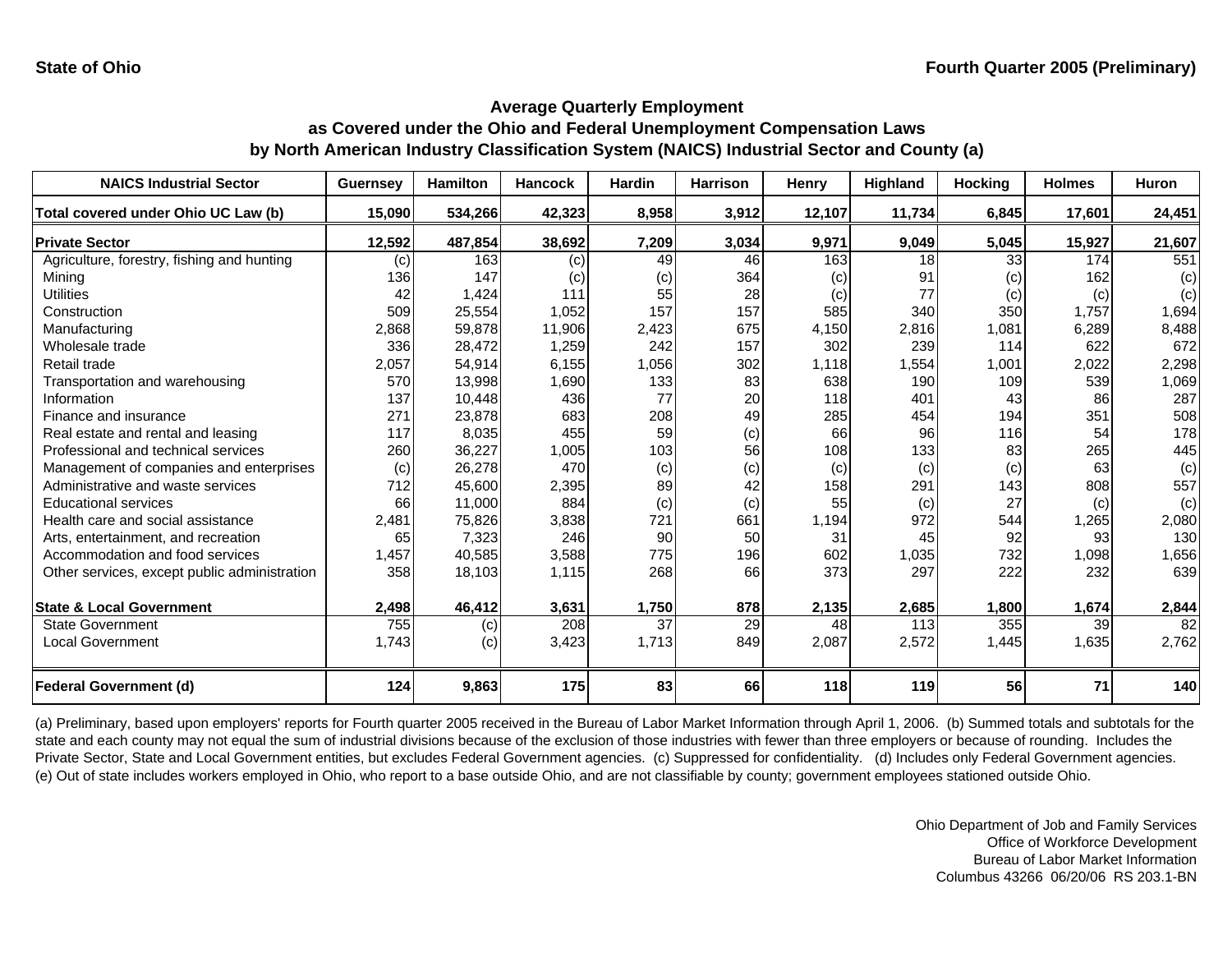| <b>NAICS Industrial Sector</b>               | <b>Jackson</b> | Jefferson | <b>Knox</b> | Lake    | <b>Lawrence</b> | Licking | Logan  | Lorain  | Lucas   | <b>Madison</b> |
|----------------------------------------------|----------------|-----------|-------------|---------|-----------------|---------|--------|---------|---------|----------------|
| Total covered under Ohio UC Law (b)          | 12,120         | 25,500    | 19,373      | 100,242 | 12,207          | 54,204  | 20,226 | 101,043 | 226,978 | 14,065         |
| <b>Private Sector</b>                        | 10,449         | 21,787    | 16,372      | 87,957  | 9,085           | 46,417  | 17,846 | 86,500  | 199,747 | 10,899         |
| Agriculture, forestry, fishing and hunting   | 81             | (c)       | 72          | 840     | (c)             | 520     | 60     | 749     | 343     | 80             |
| Mining                                       | 202            | 114       | 133         | 213     | (c)             | 98      | (c)    | (c)     | 112     | (c)            |
| <b>Utilities</b>                             | (c)            | 859       | 47          | 656     | 108             | 206     | 38     | (c)     | 685     | (c)            |
| Construction                                 | 405            | 1,603     | 946         | 4,976   | 690             | 3,346   | 673    | 5,911   | 11,195  | 502            |
| Manufacturing                                | 4,435          | 2,945     | 4,622       | 21,109  | 630             | 7,952   | 5,800  | 21,197  | 26,304  | 2,797          |
| Wholesale trade                              | 191            | 659       | 339         | 4,518   | 182             | 1,168   | 393    | 2,790   | 9,402   | 472            |
| Retail trade                                 | 1,572          | 3,662     | 2,341       | 14,995  | 2,257           | 9,013   | 1,974  | 13,797  | 27,154  | 1,764          |
| Transportation and warehousing               | 116            | 465       | 165         | 964     | 729             | 1,654   | 1,553  | 1,940   | 8,528   | 1,026          |
| Information                                  | 109            | 608       | 329         | 817     | 88              | 556     | 106    | 1,304   | 3,034   | 63             |
| Finance and insurance                        | 372            | 451       | 414         | 2,110   | 322             | 2,223   | 331    | 2,059   | 6,813   | 173            |
| Real estate and rental and leasing           | 78             | 285       | 171         | 1,218   | 68              | 776     | 215    | 968     | 3,152   | 102            |
| Professional and technical services          | 141            | 508       | 277         | 3,624   | 261             | 1,471   | 697    | 2,145   | 9,341   | 541            |
| Management of companies and enterprises      | (c)            | (c)       | 76          | 1,202   | 80              | 1,238   | (c)    | 418     | 3,739   | 16             |
| Administrative and waste services            | 248            | 1,676     | 473         | 4,835   | 470             | 2,391   | 1,939  | 5,015   | 16,904  | 866            |
| <b>Educational services</b>                  | 32             | 591       | 1,187       | 1,505   | 48              | 1,090   | 37     | 2,314   | 3,972   | 69             |
| Health care and social assistance            | 1,135          | 4,362     | 2,438       | 10,666  | 1,723           | 5,535   | 1,895  | 12,557  | 38,387  | 1,134          |
| Arts, entertainment, and recreation          | 82             | 252       | 146         | 1,084   | 46              | 638     | 136    | 1,316   | 3,157   | 37             |
| Accommodation and food services              | 973            | 1,898     | 1,556       | 9,147   | 1,070           | 4,917   | 1,353  | 8,261   | 19,009  | 1,076          |
| Other services, except public administration | 217            | 830       | 641         | 3,478   | 300             | 1,626   | 602    | 3,359   | 8,515   | 176            |
| <b>State &amp; Local Government</b>          | 1,671          | 3,713     | 3,001       | 12,285  | 3,121           | 7,787   | 2,380  | 14,543  | 27,231  | 3,166          |
| <b>State Government</b>                      | 178            | 95        |             | 147     | 355             | 981     | 70     | 1,274   | 7,783   | 1,318          |
|                                              |                |           | (c)         |         |                 |         |        |         |         |                |
| <b>Local Government</b>                      | 1,493          | 3,618     | (c)         | 12,138  | 2,766           | 6,806   | 2,310  | 13,269  | 19,448  | 1,848          |
| <b>Federal Government (d)</b>                | 75             | 233       | 115         | 446     | 142             | 502     | 149    | 1,159   | 2,070   | 84             |

(a) Preliminary, based upon employers' reports for Fourth quarter 2005 received in the Bureau of Labor Market Information through April 1, 2006. (b) Summed totals and subtotals for the state and each county may not equal the sum of industrial divisions because of the exclusion of those industries with fewer than three employers or because of rounding. Includes the Private Sector, State and Local Government entities, but excludes Federal Government agencies. (c) Suppressed for confidentiality. (d) Includes only Federal Government agencies. (e) Out of state includes workers employed in Ohio, who report to a base outside Ohio, and are not classifiable by county; government employees stationed outside Ohio.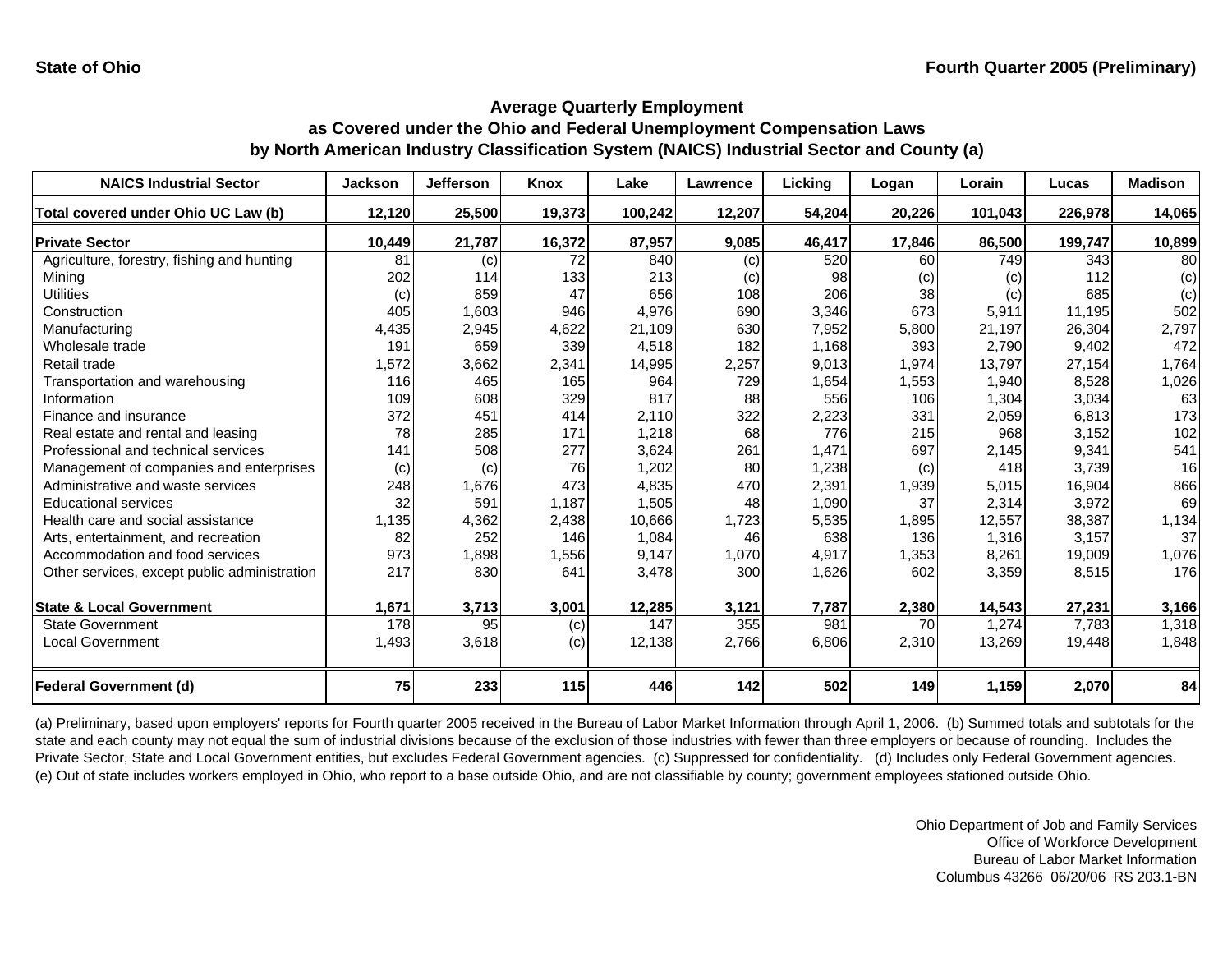| <b>NAICS Industrial Sector</b>               | <b>Mahoning</b> | <b>Marion</b> | <b>Medina</b> | <b>Meigs</b> | <b>Mercer</b> | <b>Miami</b> | <b>Monroe</b>   | Montgomery | Morgan | <b>Morrow</b>   |
|----------------------------------------------|-----------------|---------------|---------------|--------------|---------------|--------------|-----------------|------------|--------|-----------------|
| Total covered under Ohio UC Law (b)          | 105,891         | 27,600        | 59,499        | 3,560        | 16,882        | 41,126       | 3,142           | 275,459    | 2,710  | 5,888           |
| <b>Private Sector</b>                        | 92,611          | 21,835        | 52,442        | 2,510        | 14,214        | 36,015       | 2,247           | 246,133    | 2,007  | 4,224           |
| Agriculture, forestry, fishing and hunting   | 151             | 63            | 176           | 93           | 332           | 103          | 12              | 228        | (c)    | 36              |
| Mining                                       | 247             | (c)           | (c)           | 142          | (c)           | 77           | 53              | (c)        | 41     | 31              |
| <b>Utilities</b>                             | 393             | (c)           | (c)           | 20           | (c)           | (c)          | (c)             | (c)        | (c)    | (c)             |
| Construction                                 | 5,686           | 841           | 4,053         | 231          | 895           | 2,013        | 167             | 10,501     | 130    | 418             |
| Manufacturing                                | 10,337          | 6,897         | 9,994         | 124          | 4,843         | 10,165       | 321             | 40,797     | 350    | 1,267           |
| Wholesale trade                              | 4,602           | 528           | 2,927         | 49           | 605           | 1,836        | 73              | 10,046     | 65     | 91              |
| Retail trade                                 | 15,173          | 3,033         | 8,068         | 601          | 2,038         | 5,801        | 359             | 28,963     | 337    | 740             |
| Transportation and warehousing               | 3,238           | 684           | 2,860         | 41           | 1,020         | 781          | 123             | 9,420      | (c)    | 39              |
| Information                                  | 2,081           | (c)           | 573           | (c)          | 170           | 347          | 25              | 9,128      | 36     | 18              |
| Finance and insurance                        | 3,153           | 522           | 1,262         | 140          | 567           | 1,046        | 421             | 10,789     | 107    | 94              |
| Real estate and rental and leasing           | 1,426           | 438           | 585           | 13           | 138           | 380          | 10 <sup>1</sup> | 3,657      |        | 42              |
| Professional and technical services          | 2,880           | 694           | 2,227         | 63           | 244           | 723          | 38              | 13,920     | 57     | 72              |
| Management of companies and enterprises      | 849             | 123           | 2,521         | (c)          | 17            | (c)          | (c)             | 5,637      | (c)    | (c)             |
| Administrative and waste services            | 6,921           | 1,101         | 3,295         | 48           | 282           | 2,453        | 172             | 18,821     | 26     | 67              |
| <b>Educational services</b>                  | 1,467           | 118           | 374           | (c)          | 65            | 191          | 38              | 6,430      | (c)    | (c)             |
| Health care and social assistance            | 19,313          | 2,972         | 5,768         | 472          | 1,011         | 4,346        | 161             | 42,579     | 329    | 715             |
| Arts, entertainment, and recreation          | 757             | 157           | 1,130         | 21           | 184           | 257          | 16              | 2,249      | (c)    | 59              |
| Accommodation and food services              | 9,969           | 1,885         | 4,977         | 350          | 1,125         | 3,382        | 156             | 23,034     | 146    | 406             |
| Other services, except public administration | 3,967           | 768           | 1,562         | 66           | 653           | 1,305        | 91              | 9,032      | 84     | 82              |
|                                              |                 |               |               |              |               |              |                 |            |        |                 |
| <b>State &amp; Local Government</b>          | 13,280          | 5,766         | 7,057         | 1,050        | 2,668         | 5,110        | 895             | 29,326     | 703    | 1,664           |
| <b>State Government</b>                      | 3,365           | 1,445         | 153           | 38           | 124           | 121          | 35              | 1,771      | 55     | $\overline{77}$ |
| <b>Local Government</b>                      | 9,915           | 4,321         | 6,904         | 1,012        | 2,544         | 4,989        | 860             | 27,555     | 648    | 1,587           |
| <b>Federal Government (d)</b>                | 1,373           | 153           | 368           | 78           | 100           | 217          | 52              | 5,379      | 39     | 58              |

(a) Preliminary, based upon employers' reports for Fourth quarter 2005 received in the Bureau of Labor Market Information through April 1, 2006. (b) Summed totals and subtotals for the state and each county may not equal the sum of industrial divisions because of the exclusion of those industries with fewer than three employers or because of rounding. Includes the Private Sector, State and Local Government entities, but excludes Federal Government agencies. (c) Suppressed for confidentiality. (d) Includes only Federal Government agencies. (e) Out of state includes workers employed in Ohio, who report to a base outside Ohio, and are not classifiable by county; government employees stationed outside Ohio.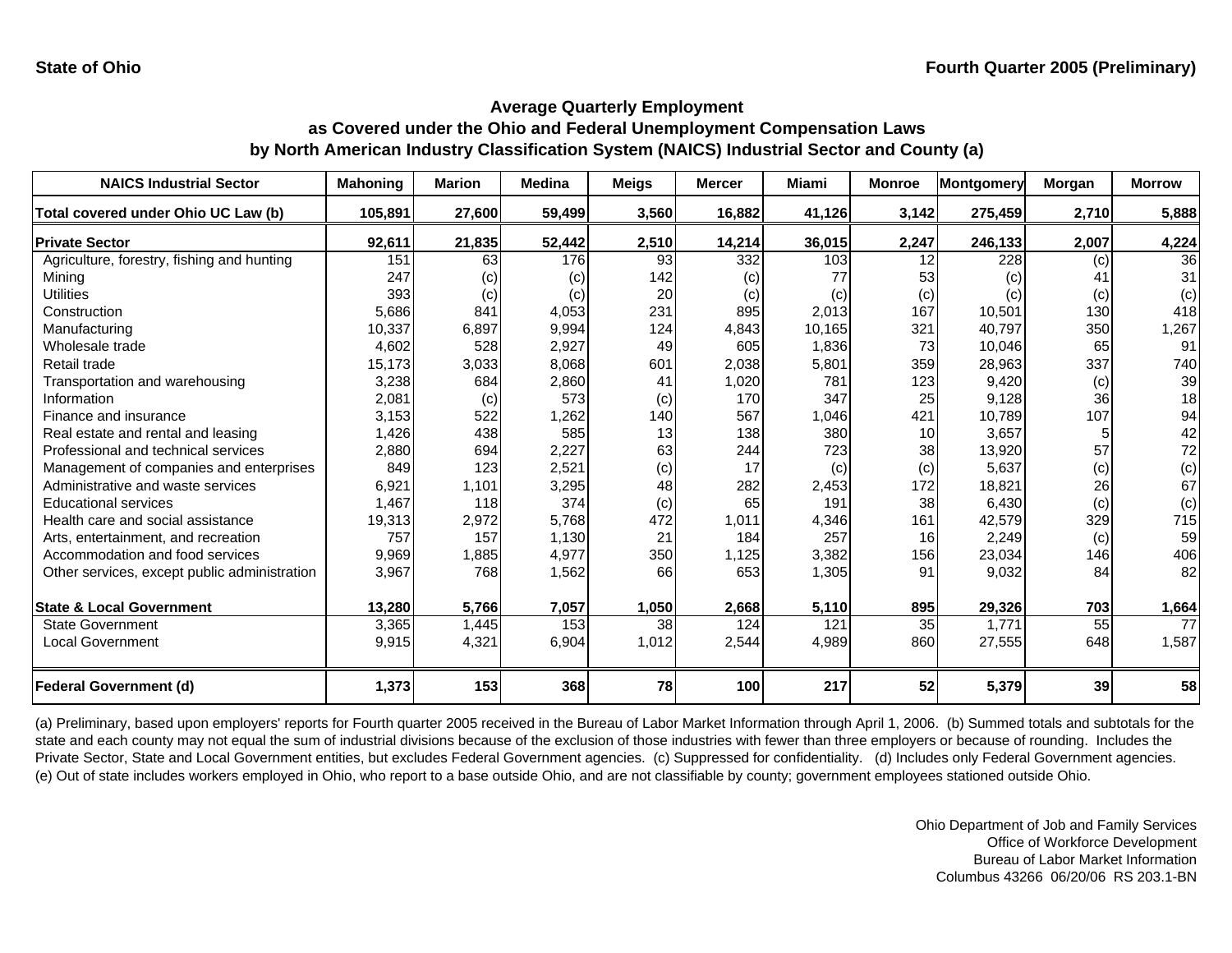| <b>NAICS Industrial Sector</b>               | <b>Muskingum</b> | <b>Noble</b> | <b>Ottawa</b> | <b>Paulding</b> | Perry | Pickaway | <b>Pike</b> | Portage | Preble | Putnam |
|----------------------------------------------|------------------|--------------|---------------|-----------------|-------|----------|-------------|---------|--------|--------|
| Total covered under Ohio UC Law (b)          | 35,640           | 3,274        | 13,875        | 5,218           | 6,425 | 14,838   | 9,523       | 52,789  | 11,295 | 10,825 |
| <b>Private Sector</b>                        | 30,345           | 2,207        | 11,725        | 3,964           | 4,553 | 10,253   | 7,709       | 40,708  | 9,299  | 8,983  |
| Agriculture, forestry, fishing and hunting   | 24               | (c)          | 122           | 284             | 21    | 104      | 51          | (c)     | 72     | 147    |
| Mining                                       | 291              | 143          | (c)           | (c)             | 237   | (c)      | (c)         | 392     | (c)    | (c)    |
| <b>Utilities</b>                             | 199              | 11           | (c)           | (c)             | 29    | (c)      | (c)         | (c)     | (c)    | (c)    |
| Construction                                 | 1,291            | 117          | 587           | 133             | 669   | 844      | 605         | 2,364   | 472    | 1,042  |
| Manufacturing                                | 5,307            | 517          | 2,407         | 1,511           | 1,066 | 2,492    | 3,415       | 12,230  | 3,375  | 2,810  |
| Wholesale trade                              | 1,156            | 85           | 285           | 193             | 74    | 422      | 96          | 2,458   | 401    | 282    |
| Retail trade                                 | 6,601            | 330          | 1,884         | 471             | 665   | 1,657    | 948         | 5,756   | 1,395  | 1,269  |
| Transportation and warehousing               | 609              | 57           | 330           | 122             | 61    | 137      | 119         | 1,060   | 232    | 274    |
| Information                                  | 335              | 15           | 88            | 21              | 31    | 72       | 46          | 403     | 52     | 65     |
| Finance and insurance                        | 916              | 75           | 385           | 94              | 226   | 317      | 183         | 759     | 211    | 344    |
| Real estate and rental and leasing           | 315              | (c)          | 175           | 37              | 39    | 123      | 83          | 488     | 81     | 39     |
| Professional and technical services          | 484              | 24           | 172           | 135             | 98    | 268      | 137         | 1,374   | 168    | 126    |
| Management of companies and enterprises      | 108              | (c)          | (c)           | (c)             | (c)   | 85       | (c)         | 570     | (c)    | (c)    |
| Administrative and waste services            | 1,043            | (c)          | 157           | 41              | 51    | 267      | 165         | 1,393   | 491    | 230    |
| <b>Educational services</b>                  | 601              | (c)          | (c)           | (c)             | (c)   |          | (c)         | 650     | (c)    | (c)    |
| Health care and social assistance            | 6,364            | 516          | 1,401         | 441             | 654   | 1,917    | 991         | 3,431   | 1,147  | 983    |
| Arts, entertainment, and recreation          | 297              | (c)          | 506           | (c)             | 41    | 189      | 28          | 978     | 56     | 68     |
| Accommodation and food services              | 3,195            | 207          | 1,775         | 285             | 379   | 1,001    | 567         | 4,525   | 770    | 738    |
| Other services, except public administration | 1,209            | 51           | 454           | 110             | 156   | 312      | 145         | 1,715   | 293    | 399    |
|                                              |                  |              |               |                 |       |          |             |         |        |        |
| <b>State &amp; Local Government</b>          | 5,295            | 1,068        | 2,150         | 1,254           | 1,872 | 4,585    | 1,813       | 12,081  | 1,995  | 1,842  |
| <b>State Government</b>                      | 435              | (c)          | 187           | 29              | 46    | 1,472    | 75          | (c)     | 163    | 52     |
| <b>Local Government</b>                      | 4,860            | (c)          | 1,963         | 1,225           | 1,826 | 3,113    | 1,738       | (c)     | 1,832  | 1,790  |
| <b>Federal Government (d)</b>                | 293              | 27           | 175           | 50              | 74    | 96       | 68          | 287     | 95     | 82     |

(a) Preliminary, based upon employers' reports for Fourth quarter 2005 received in the Bureau of Labor Market Information through April 1, 2006. (b) Summed totals and subtotals for the state and each county may not equal the sum of industrial divisions because of the exclusion of those industries with fewer than three employers or because of rounding. Includes the Private Sector, State and Local Government entities, but excludes Federal Government agencies. (c) Suppressed for confidentiality. (d) Includes only Federal Government agencies. (e) Out of state includes workers employed in Ohio, who report to a base outside Ohio, and are not classifiable by county; government employees stationed outside Ohio.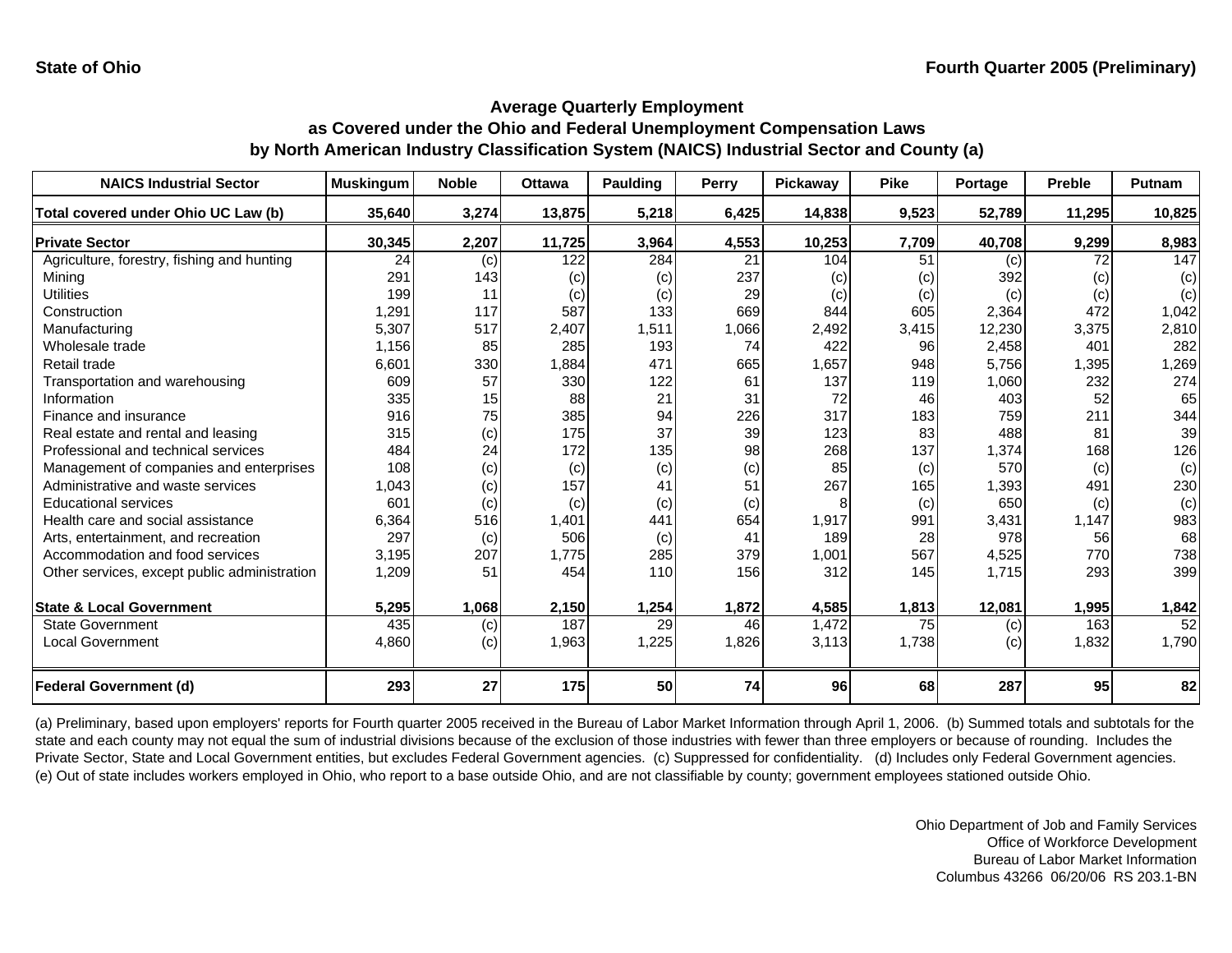| <b>NAICS Industrial Sector</b>               | <b>Richland</b> | <b>Ross</b> | <b>Sandusky</b> | <b>Scioto</b> | Seneca | <b>Shelby</b> | <b>Stark</b> | <b>Summit</b> | <b>Trumbull</b> | <b>Tuscarawas</b> |
|----------------------------------------------|-----------------|-------------|-----------------|---------------|--------|---------------|--------------|---------------|-----------------|-------------------|
| Total covered under Ohio UC Law (b)          | 57,501          | 25,709      | 26,265          | 23,843        | 21,767 | 30,505        | 166,119      | 272,316       | 83,845          | 35,840            |
| <b>Private Sector</b>                        | 49,085          | 20,586      | 22,833          | 18,723        | 18,874 | 27,706        | 146,495      | 243,145       | 73,726          | 31,270            |
| Agriculture, forestry, fishing and hunting   | 120             | 74          | 189             | 89            | 126    | 57            | 178          | 170           | 51              | 251               |
| Mining                                       | (c)             | 20          | (c)             | 19            | 142    | (c)           | 305          | 80            | 83              | 510               |
| <b>Utilities</b>                             | (c)             | 183         | (c)             | 120           | 113    | (c)           | 630          | 1,977         | 143             | 63                |
| Construction                                 | 2,220           | 1,008       | 938             | 995           | 1,125  | 1,452         | 8,772        | 11,277        | 2,927           | 1,586             |
| Manufacturing                                | 13,491          | 4,265       | 8,772           | 2,282         | 5,102  | 13,895        | 29,535       | 36,991        | 21,363          | 7,942             |
| Wholesale trade                              | 1,969           | 635         | 685             | 318           | 628    | 1,918         | 7,414        | 14,446        | 2,682           | 1,366             |
| Retail trade                                 | 7,848           | 3,685       | 2,901           | 3,033         | 2,088  | 2,450         | 21,723       | 34,096        | 11,988          | 4,655             |
| Transportation and warehousing               | 1,201           | 502         | 319             | 446           | 425    | 823           | 2,951        | 8,595         | 2,911           | 1,045             |
| Information                                  | 1,052           | 473         | 314             | 241           | 215    | 224           | 2,053        | 3,953         | 534             | 482               |
| Finance and insurance                        | 1,218           | 573         | 519             | 543           | 819    | 323           | 5,642        | 9,754         | 1,921           | 793               |
| Real estate and rental and leasing           | 482             | 175         | 344             | 220           | 112    | 213           | 1,652        | 3,121         | 1,057           | 323               |
| Professional and technical services          | 996             | 343         | 341             | 396           | 387    | 299           | 4,941        | 11,431        | 1,892           | 766               |
| Management of companies and enterprises      | 117             | 219         | 119             | 65            | 266    | (c)           | 748          | 13,516        | 541             | 178               |
| Administrative and waste services            | 3,202           | 1,040       | 1,307           | 858           | 933    | 1,647         | 9,274        | 18,797        | 4,610           | 1,329             |
| <b>Educational services</b>                  | 462             | 130         | (c)             | 205           | 1,023  | 160           | 3,206        | 3,549         | 720             | 173               |
| Health care and social assistance            | 7,217           | 3,968       | 2,859           | 6,085         | 2,770  | 1,907         | 25,396       | 37,464        | 10,419          | 4,699             |
| Arts, entertainment, and recreation          | 551             | 164         | 376             | 132           | 165    | 67            | 1,755        | 3,607         | 871             | 262               |
| Accommodation and food services              | 4,633           | 2,537       | 1,698           | 2,269         | 1,662  | 1,447         | 13,900       | 21,777        | 6,801           | 3,507             |
| Other services, except public administration | 2,133           | 594         | 882             | 406           | 773    | 688           | 6,418        | 8,544         | 2,211           | 1,342             |
| <b>State &amp; Local Government</b>          | 8,417           | 5,122       | 3,432           | 5,120         | 2,893  | 2,799         | 19,624       | 29,171        | 10,119          | 4,571             |
| <b>State Government</b>                      | 1,673           | 1,719       | 213             | 1,688         | (c)    | 303           | 1,408        | 4,906         | 883             | 476               |
| <b>Local Government</b>                      | 6,744           | 3,403       | 3,219           | 3,432         | (c)    | 2,496         | 18,216       | 24,265        | 9,236           | 4,095             |
| <b>Federal Government (d)</b>                | 618             | 1,327       | 118             | 189           | 135    | 98            | 1,133        | 2,246         | 466             | 216               |

(a) Preliminary, based upon employers' reports for Fourth quarter 2005 received in the Bureau of Labor Market Information through April 1, 2006. (b) Summed totals and subtotals for the state and each county may not equal the sum of industrial divisions because of the exclusion of those industries with fewer than three employers or because of rounding. Includes the Private Sector, State and Local Government entities, but excludes Federal Government agencies. (c) Suppressed for confidentiality. (d) Includes only Federal Government agencies. (e) Out of state includes workers employed in Ohio, who report to a base outside Ohio, and are not classifiable by county; government employees stationed outside Ohio.